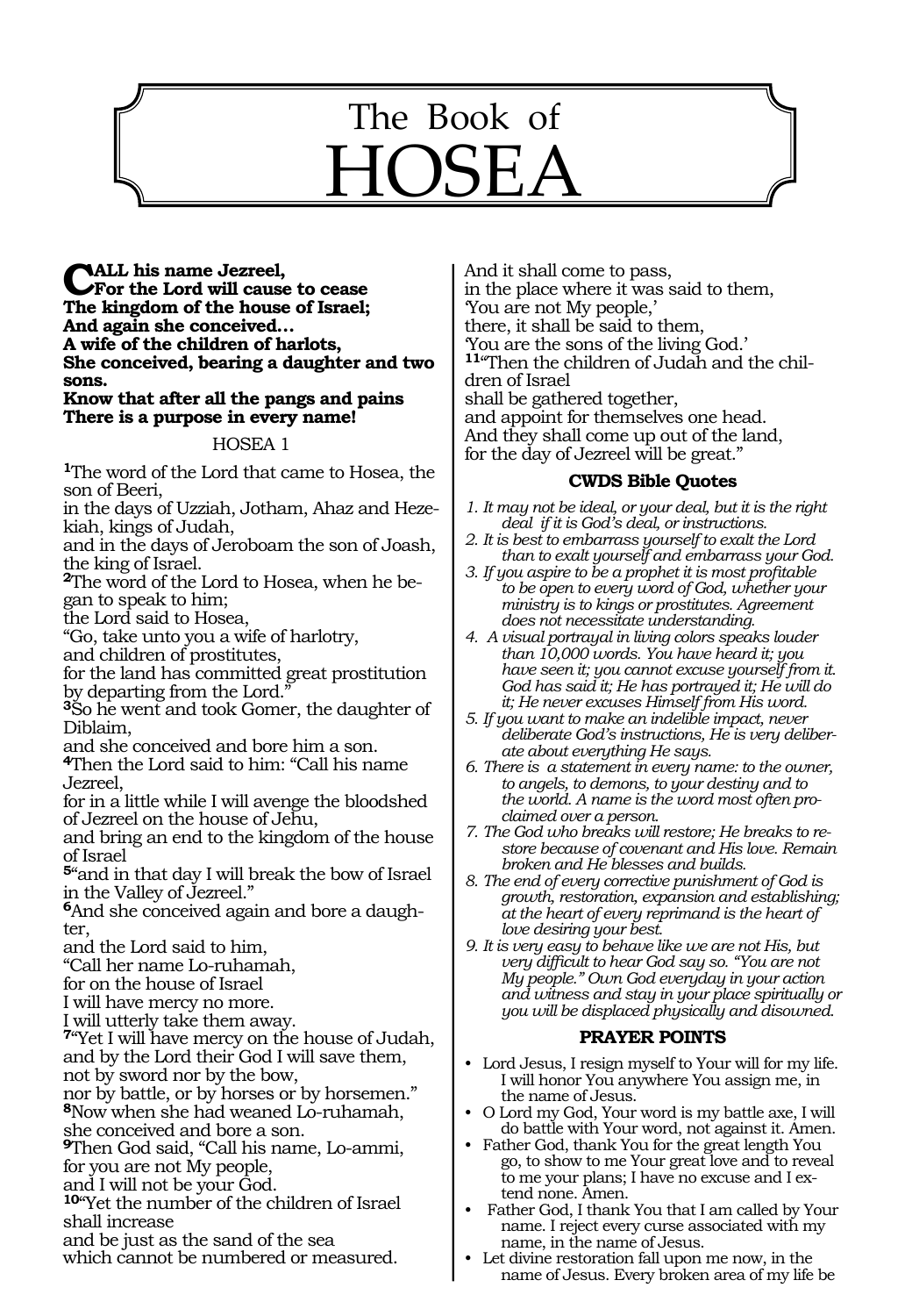restored by the blood of the Lord Jesus Christ. Amen.

• Let the blood of Jesus Christ cleanse away every sin from my life that may cause You to disown me, Father. I commit to live in full submission to Your word. Amen.

## **O mother, you have committed prosti- tution;**

**For many lovers you have spread your legs. Now must the Lord strip you naked as at birth itself!**

**When He hedges your path with thorns you will know;**

**Then you will say, "Where did my lovers go?"**

**Return to your husband now, will you? Or to desolation that will teach you to be true.**

#### HOSEA 2

**<sup>1</sup>**"Say to your brethren, 'My people,' and to your sisters, 'Mercy is shown.' **<sup>2</sup>**Plead with your mother, for she is not My wife, nor am I her Husband! Let her put her harlotry away from her sight and her adulteries from between her breasts; **<sup>3</sup>**"lest I strip her naked and expose her as in the day she was born. And make her like a wilderness, and set her like a dry land, and slay her with thirst. **<sup>4</sup>**I will have no mercy on her children, for they are the children of harlotry. **<sup>5</sup>**"For her, their mother has played the harlot. The woman who conceived them has behaved shamefully.

For she said, 'I will go after my lovers

who give me my water and my bread to eat, to get my wool and linen, my oil and drink.' **<sup>6</sup>**"Therefore, behold,

I will hedge up your way with thorns, and wall

her in so she cannot find her paths. **<sup>7</sup>**"She shall follow after her lovers but shall not overtake them.

She will seek them and not find them. Then you will hear her say,

'I will return to my first husband,

for it was better with me then than now.'

**<sup>8</sup>**"She did not know it was I who gave her the corn, wine and oil,

and multiplied her silver and gold,

yes, which they prepared for Baal.

**<sup>9</sup>**"Therefore I will return and take away My corn in its time and My new wine in its

season,

and I will take back My wool and My linen, that was given to cover her nakedness.

**<sup>10</sup>**"Now I will uncover her lewdness in the sight of her lovers,

and no one shall deliver her from My hand. **<sup>11</sup>**"I will cause all her laughter to cease,

her feast days, New Moons,

her Sabbaths and her solemn feast.

**<sup>12</sup>**And I will destroy her vines and her fig trees, of which she had said, 'These are my reward which my lovers have

given me.' And I will make them a forest

to be eaten by the beasts of the field.

**<sup>13</sup>**"I will punish her for the days of Baals

to which she has burnt incense.

She decked herself with jewels and earrings,

and after her lovers she went;

but she forgot Me," says the Lord, **<sup>14</sup>**"therefore, I will allure her,

and bring her into the wilderness, and speak comfort to her there.

**<sup>15</sup>**"I will give her vineyards from there,

and the Valley of Achor as a door of hope. She shall sing there once more as in the days of her youth,

as in the day that she had come up out of the land of Egypt.

**<sup>16</sup>**And it shall be, in that day," says the Lord, "that you will call Me 'My Husband,'

and no longer call Me, 'My Master,'

**<sup>17</sup>**"for I will take away the names of Baal out of her mouth,

and they shall be remembered by their name no more.

**<sup>18</sup>**In that day I will make a covenant for them, with the beasts of the field,

with the birds of the air,

and with the creeping things on the ground. The bow and sword of battle I will shatter from the earth,

to make them lie down safely.

And I will betroth you to Me forever;

**<sup>19</sup>**"I will betroth you to Me in righteousness,

in justice, in loving-kindness and mercies;

**<sup>20</sup>**I will betroth you to Me in faithfulness,

and you shall know the Lord.

**<sup>21</sup>**"It shall come to pass in that day,

that I will answer," says the Lord;

"I will answer the heavens, and they shall answer the earth,

**<sup>22</sup>**and the earth shall answer with grain, with new wine and with oil.

They shall answer Jezreel.

**<sup>23</sup>**"Then I will sow for Myself in the earth, and I will have mercy on her who has not obtained mercy,

then I will say to those who were not My people,

'You are My people!'

And they shall say, 'You are my God!'"

#### **CWDS Bible Quotes**

*1. Because His people have sunk low, God calls them Lo and places them low. He wants to remove the Lo and restore you to your former place.*

*2. Where sin stands between you and God; 'Not Mine' is recorded before your name in heaven. God wants to remove the negative prefix He has assigned to your name, so He may call you His own once more.*

*3. Practical illustrations for personal transgressions. God saw Israel as a prostitute and portrayed*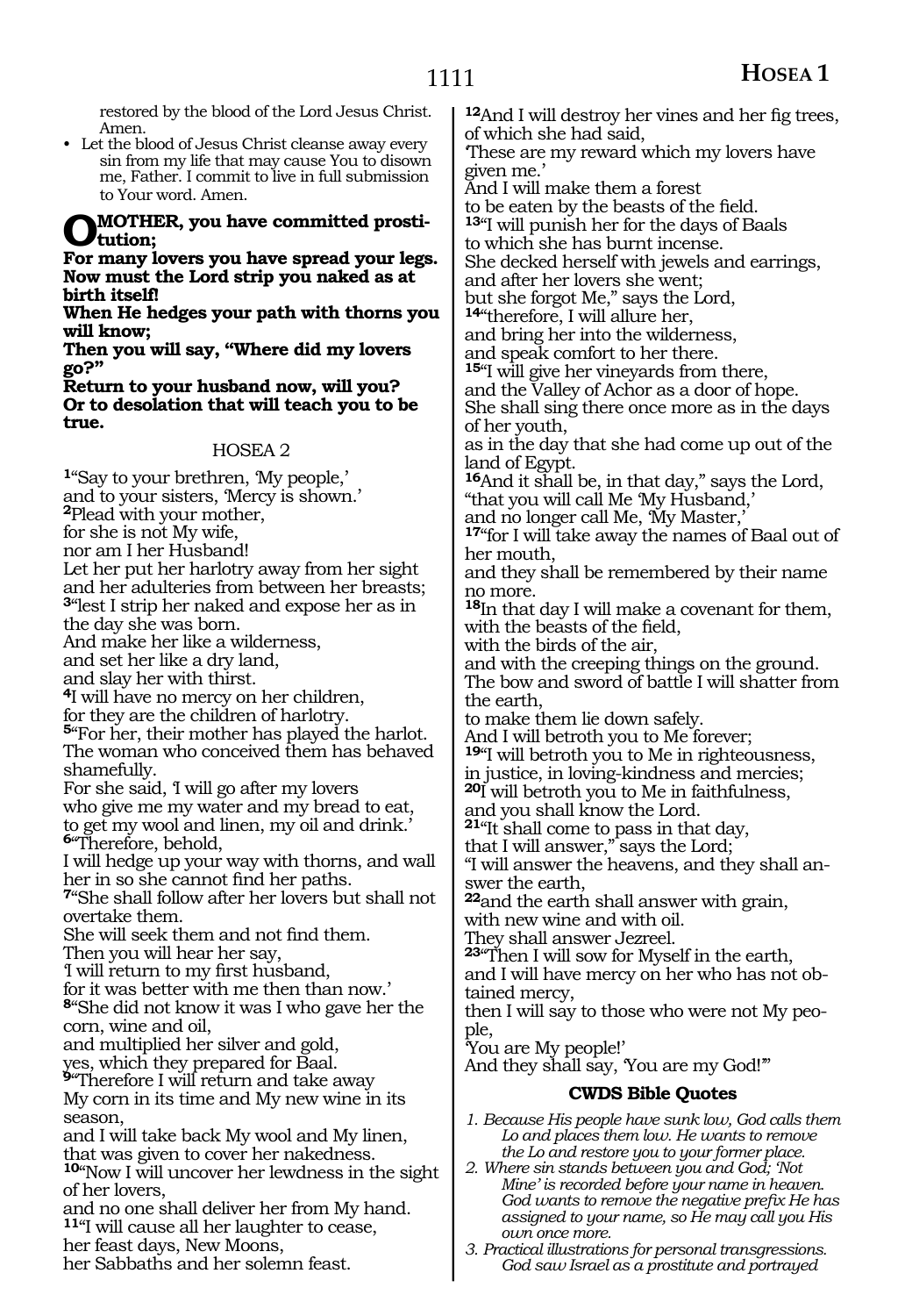1112

*her as such; how does He see you?*

- *4. A heart that refuses to change changes His loving heart from you.*
- *5. The thorns that hedge your way are to remove the thorns from your heart and commit you to His way and to faithfulness.*
- *6. Let the Lord be your consistent pursuit and not your last resort; accept His goodness for it is not good to find out at the end of your pursuits the good you have rejected all along.*
- *7. When you take the glory and goodness of God and consume it on demonic glory; then God will remove His goodness and glory from you and consume you with jealous fury.*
- *8. Your wilderness experience is to take you from your wilderness mentality and to plant you in the pleasant fields of God.*
- *9. Your gratitude determines your experience; live a life of thanksgiving.*
- *10. Your prosperity is waiting on the earth, which is waiting on the heavens, which is waiting on God, who is waiting on you.*
- *11. The covenant expression of your marriage to God is "You are my people" and "You are my God." The terms of the covenant relationship are: righteousness, justice, lovingkindness, mercy and faithfulness.*

#### **PRAYER POINTS**

- • Let my life be forever pleasing to You Father, that You will not disown me, in the name of Jesus. Amen.
- • Father God, I commit to be holy as You are. I will paint a portrait of holiness before You so You will not have to paint a portrait of my sin before me. Amen.
- • Jesus, my eyes are fixed on You. I will pursue You with passion every day of my life. Amen.
- Thank You Father for all the goodness You have released to me; thank You for the blessing of life. Amen.
- Awesome God, I drink in and inhale Your goodness every day; help me to exhale a life that pleases You. Amen.
- Omnipotent God, I align myself with You, so that the earth and heavens in their courses will release everything You have designated for me. Amen.

#### **GUESS** . . . who will love a woman<br> **GUESS** an adulteress?<br> **Con you?** Will you take beg from her **Can you? Will you take her from her harlotry, so to give her body rest? To let her return, after this, just to lovingly fear You and honor Your goodness! How can You love that woman? Your love, O Lord, is plain; it is beyond a guess!**

#### HOSEA 3

**<sup>1</sup>**Then the Lord said to me,

"Go, love a woman, who is loved by her lover, and is committing adultery,

according to the love of the Lord for the chil- dren of Israel,

who looks to other gods and loves the raisin cakes of the pagans."

**<sup>2</sup>**So I bought her for myself for fifteen pieces of silver coins,

and for a homer and a half of barley.

**<sup>3</sup>**And I said, "You shall stay with me for many days;

you shall be a prostitute no more, nor shall you have a man,

and I will be even so towards you."

**<sup>4</sup>**For the children of Israel shall abide many days without king or prince,

without sacrifice or image,

without ephod or teraphim.

**<sup>5</sup>**Afterward the children of Israel shall return and seek the Lord their God and David their king.

They shall fear the Lord and His goodness in the end.

#### **CWDS Bible Quotes**

- *1. See the extent the Father is prepared to go to uncover your transgressions and expose you to His love.*
- *2. How measureless is the love of God that reaches out to man in the midst of their defiling abominations against Himself.*
- *3. You are not saved is not because you are not loved by God but because you refuse to respond to His awesome love.*
- *4. The corrupting sins of others may point to your own corruption and sins if you do not look beyond the beam in your own eyes to judge them.*
- *5. Your reprimand by God was always for your return to God; your fearful judgment is good if it leads you to fear the Lord and His goodness in the end.*
- *6. Correction should make better not bitter; it is not for you to exert anger and frustration but to assert love and rehabilitation. Even as God corrects so should you.*

#### **PRAYER POINTS**

- Lord Jesus, no greater love can anyone display than love that lays down its life; thank You for the extent You went, to bring me back. Amen.
- Father, I know it is not by works of righteousness that I have done but You are merciful; I soak myself in Your righteousness to find the strength to stand, in the name of Jesus.
- Father, let the spirit of resistance to Your awesome and amazing love be broken over the lives of the people of this generation, in the name of Jesus.
- My Father my God, let the Holy Spirit within me convict me of all my sins. I soak myself in the blood of Jesus Christ and receive my cleansing. Amen.
- • Loving Father, thank You for Your gentle love which pursues me, even in the den of my sin. Amen.
- • Let conviction and the power to change fall upon this generation, in the name of Jesus.

#### **Lack of knowledge, what a shame! They have rejected knowledge and My name.**

**Therefore destruction has come to them, Like a backsliding heifer, there they go again!**

**It is lack of knowledge when you see Swearing, stealing and adultery And as they grow their sins increase,**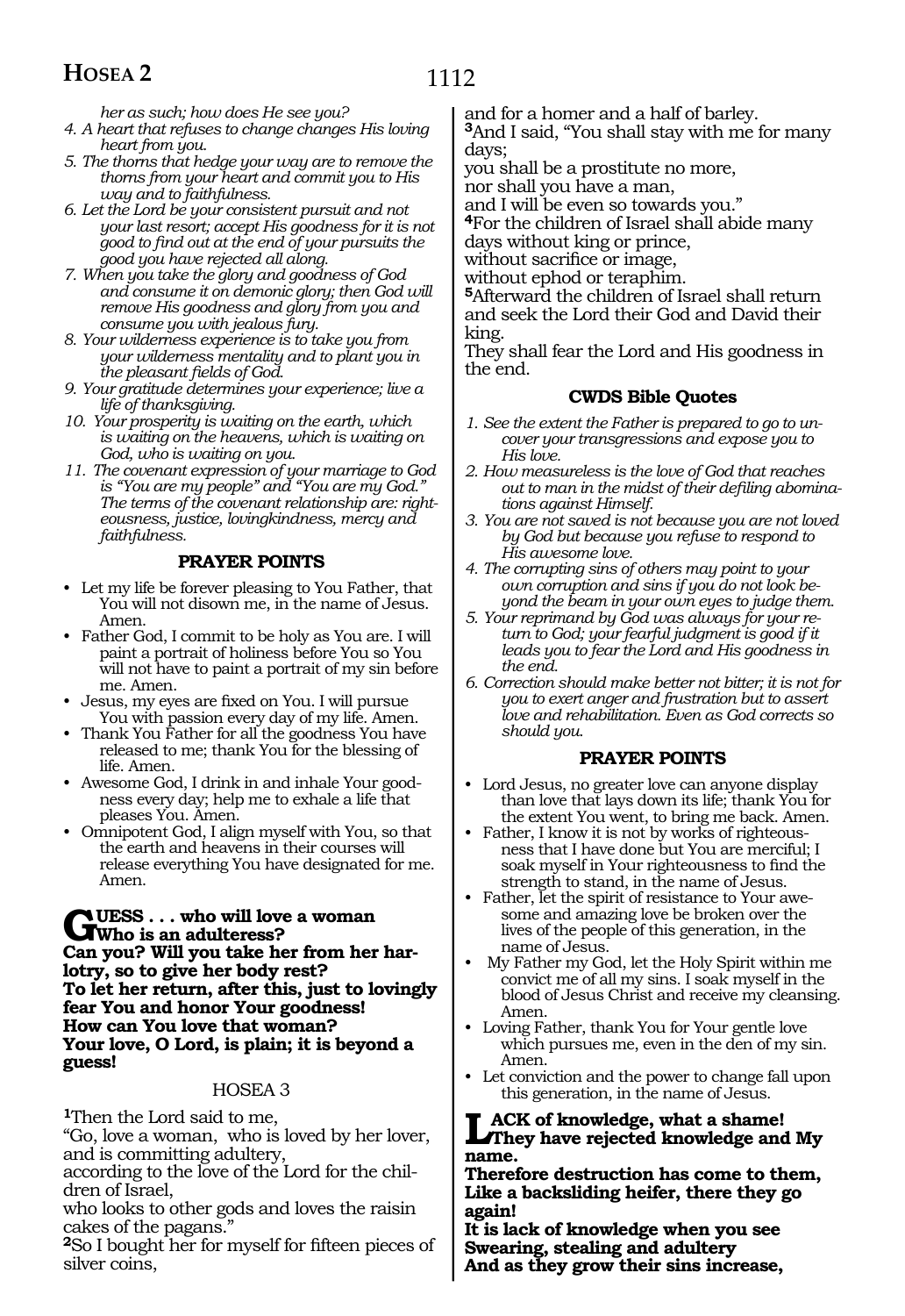#### **And no one strives to bring them peace! Their drink is sour, it is true; This is what lack of knowledge will do to you!**

#### HOSEA 4

**<sup>1</sup>**Hear the word of the Lord, you children of Israel,

for the Lord brings a charge against the inhabitants of the land.

"There is no truth or mercy, or knowledge of God in the land.

**<sup>2</sup>**By swearing and lying, killing and stealing and adultery,

they break all restraint with bloodshed upon bloodshed.

**<sup>3</sup>**"Therefore the land will mourn,

and all who dwell in it shall waste away with the beasts of the field and the birds of the

air;<br>even the fishes of the sea will be taken away. <sup>4</sup>Let no man strive nor rebuke another in it, for your people are like those who contend with the priest.

**<sup>5</sup>**"Therefore they shall stumble in the day, and the prophet also shall fall with you in the night, and I will destroy your mother.

**6**My people are destroyed for lack of knowledge.

Because you have rejected knowledge, I also will reject you from being priest to Me. Because you have forgotten the law of your God, I will also forget your children.

**<sup>7</sup>**The more they increased, the more they sinned against Me;

I will change their glory into a shame. **<sup>8</sup>**"They eat up the sin of My people;

they set their heart on their iniquity.

**<sup>9</sup>**And it shall be, like people, like priest;

I will punish them for their ways,

and reward them for their deeds.

**<sup>10</sup>**"For they shall eat but not have enough; they shall commit harlotry but not increase; because they have ceased obeying the Lord; **<sup>11</sup>**"harlotry, wine and new wine control their heart.

**<sup>12</sup>**My people ask counsel from their idols and listen to their staff,

for the spirit of harlotry has caused them to err,

and they have played the harlot against their God.

**<sup>13</sup>**"They sacrifice on the mountaintops

and burn incense on the hills, and under the oaks

under poplars and under elms,

because they have good shade.

Therefore your daughters commit harlotry and your spouses, adultery.

**<sup>14</sup>**"I will not punish your daughters when they commit harlotry,

nor your brides for their adultery;

for the men themselves go after harlots,

and offer sacrifice with harlots!

Therefore people who do not understand will be trampled.

**<sup>15</sup>**"Though you, Israel, play the harlot,

let not Judah offend;

do not come up to Gilgal,

nor go up to Beth-aven,

nor swear an oath, saying, ' As the Lord lives.' **<sup>16</sup>**"For Israel resists as a backsliding heifer, a stubborn calf.

Now as a lamb in open country the Lord will feed them.

**<sup>17</sup>**"Ephraim is joined to idols.

Let Ephraim alone!

**<sup>18</sup>**Their drink is rebellion.

They commit harlotry continually.

Her rulers dearly love their shame.

**<sup>19</sup>**"The wind has wrapped her up in her wings; and they shall be ashamed because of their sacrifices.'

*My people are destroyed because of a lack of knowledge.*

#### **CWDS Bible Quotes**

- *1. A charge against you in the court of man is subject to trial, a charge against you in the court of God is already tried but subject to your response.*
- *2. Your destruction is not because there is no salvation, it is because you have rejected His saving grace.*
- *3. A land without the knowledge of God is mournful; mourn intentionally to avert the painful mourning of the land.*
- *4. The knowledge you reject is the knowledge that will make you a reject, and condemn you in the end.*
- *5. Your destruction is of your own construction; you rejected available knowledge.*
- *6. Knowledge is as far away as your appetite for it; destruction is as near as ignorance; destruction cannot coexist with knowledge.*
- *7. When you use your glory to promote and increase your shameful character, your glory will change character and become shame.*

*8. The treasure of the word of God is the pleasure captivating the heart of God; forget the word of God and He forgets you and your children.*

*9. Your regression will lead to your transgression; when you cease obeying your God you will become unfaithful to Him.*

#### **PRAYER POINTS**

- Merciful Father, I find Your laws to be perfect and Your ways to be just; I accept Your righteous decree and repent of all my sins. Amen.
- Jesus my Lord, let the fear of the living God fall upon this generation repelling every spirit that seeks to have them ignore Your grace. Amen.
- I am a student of knowledge; I will seek it out and let it search me out; I will embrace it, in the name of Jesus Christ.
- Power to study and memorize the word of God, come upon my life permanently, in the name of Jesus.
- I will not be a forgetful hearer of the word of God; Your word shall be my life and my daily pursuit, O God. Amen.

**The ones who will not frame their way So as to turn to God,**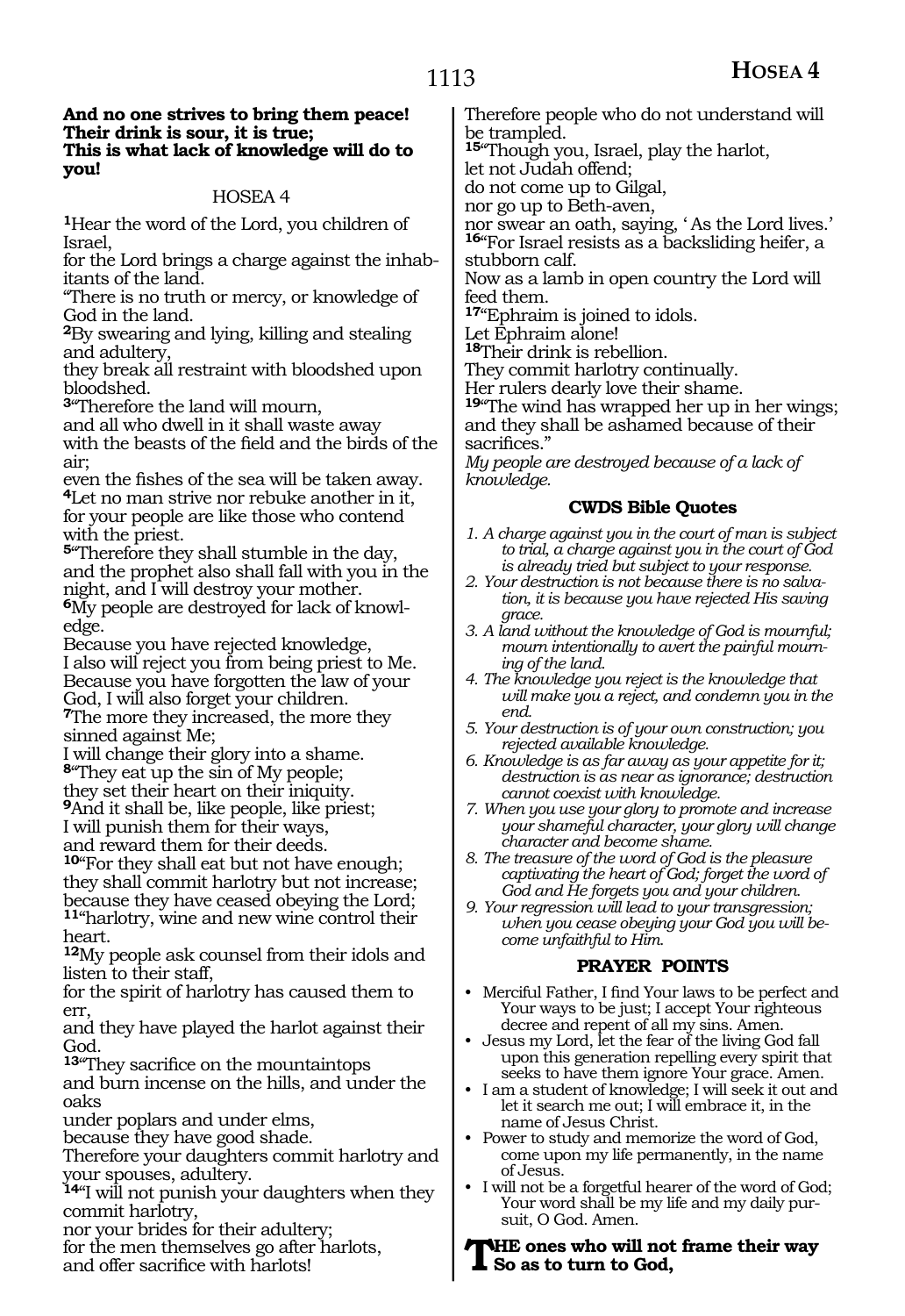#### **For the spirit of harlotry is in their midst And their God they have not known, They are the ones who will seek the Lord And realize He is withdrawn; And find His wrath is poured out, With no one to give a cure.**

#### HOSEA 5

**<sup>1</sup>**"Hear this, O priests!

Take heed, O house of Israel!

Give ear, O house of the king,

for yours is the judgment,

because you have been a snare to Mizpah,

and a net spread on Tabor.

**<sup>2</sup>**The revolters are deeply involved in slaughter, though I rebuke all of them.

**<sup>3</sup>**"Ephraim, yes, I know Ephraim,

and Israel is not hidden from Me.

For now, O Ephraim, you commit harlotry;

Israel is defiled. **<sup>4</sup>**They do not direct their deeds towards turn- ing to their God,

for the spirit of harlotry is in their midst, and they do not know the Lord.

**<sup>5</sup>**"The pride of Israel testifies to his face;

therefore Israel and Ephraim shall fall in their iniquity;

Judah also shall fall with them.

**<sup>6</sup>**With their flocks and herds they shall go to seek the Lord,

but they shall not find Him;

He has withdrawn Himself from them.

**<sup>7</sup>**"They have dealt treacherously against the Lord,

for they have begotten pagan children.

Now a New Moon shall devour them and their heritage.

**<sup>8</sup>**Blow you the cornet in Gibeah;

in Ramah, let the trumpet sound!

Cry aloud in Beth-aven, 'After you, O Benjamin, look behind you!'

**<sup>9</sup>**"Ephraim shall be desolate

in the day of rebuke;

among the tribes of Israel I have made known what is sure.

**10**The princes of Judah are like those who remove a landmark;

I will pour out My wrath on them like water.

**11**"Ephraim is oppressed and broken in judgment

because he willingly walked after the precepts of man.

**<sup>12</sup>**Therefore I will be to Ephraim like a moth, and like rottenness to the house of Judah.

**13**"When Ephraim saw his sickness and Judah saw his wound,

then Ephraim went to Assyria,

and sent to King Jareb;

yet he cannot cure you,

nor can he heal you of your wound.

**<sup>14</sup>**"For I am like a lion to Ephraim,

and like a young lion to the house of Judah.

I, even I, will tear them and go away;

I will take them away and no one shall rescue

them.

**<sup>15</sup>**I will go return again to My place until they acknowledge their offence. Then they will seek My face; in their affliction they will earnestly seek Me."

#### **CWDS Bible Quotes**

- *1. God wants you to know He knows. You know what God knows about you! Does it excite or scare you?*
- *2. Grace delays and defers your judgment but never deters it; your repentance does.*
- *3. The lion that roars for you will roar against you if you rise against Him.*
- *4. Let all your actions point to God; direct your ways towards Him before He directs His wrath towards you.*
- *5. You have landed in hot water when the Lord pours His wrath on you like water; live in fearful observance of His laws.*
- *6. Never wait until affliction to find your place of conviction; seek the face of the Lord perpetually and enjoy His protection.*
- *7. It is a fearful thing to fall into the hands of the living God; hear Him and fear Him and remain accountable to Him.*
- *8. The discipline of the Lord can be very painful, but it is always faithful.*

#### **PRAYER POINTS**

- • Omnipresent God, nothing is hidden from Your eyes; help me to live a holy life before You always. Amen.
- I apply the blood of Jesus to my soul and spirit and claim the cleansing power in the blood. Forgive me for all my sins Lord. Amen.
- Father, I tremble before You daily and walk in fearful observance of Your word, in the name of Jesus.
- Father God, let my life be a harp that plays Your tune only; let my mouth be a trumpet that trumpets the call to righteousness. Amen.
- Father, thank You for refining me in the refiner's fire, so I may be a vessel of honor to give You glory. Amen.

### **COME!** This is a call to one and all;<br>Let us return, return to the Lord!<br>When like the merging aloud and as **When, like the morning cloud and early dew,**

**No goodness remains in you, Let us go to be bound up and be healed! Come to Him to be renewed! Come, let us return to the Lord! He desires mercy and not sacrifice, For in three days He will raise us all!**

#### HOSEA 6

**<sup>1</sup>**"Come, let us return to the Lord; for He has torn, but He will heal us; He has stricken, but He will bind up. **<sup>2</sup>**After two days He will revive us. He will raise us up on the third day, and we may live in His sight. **<sup>3</sup>**"If we pursue the knowledge of the Lord, then we shall know at that time. His going forth is established as the morning, He will come to us like rain,

### 1114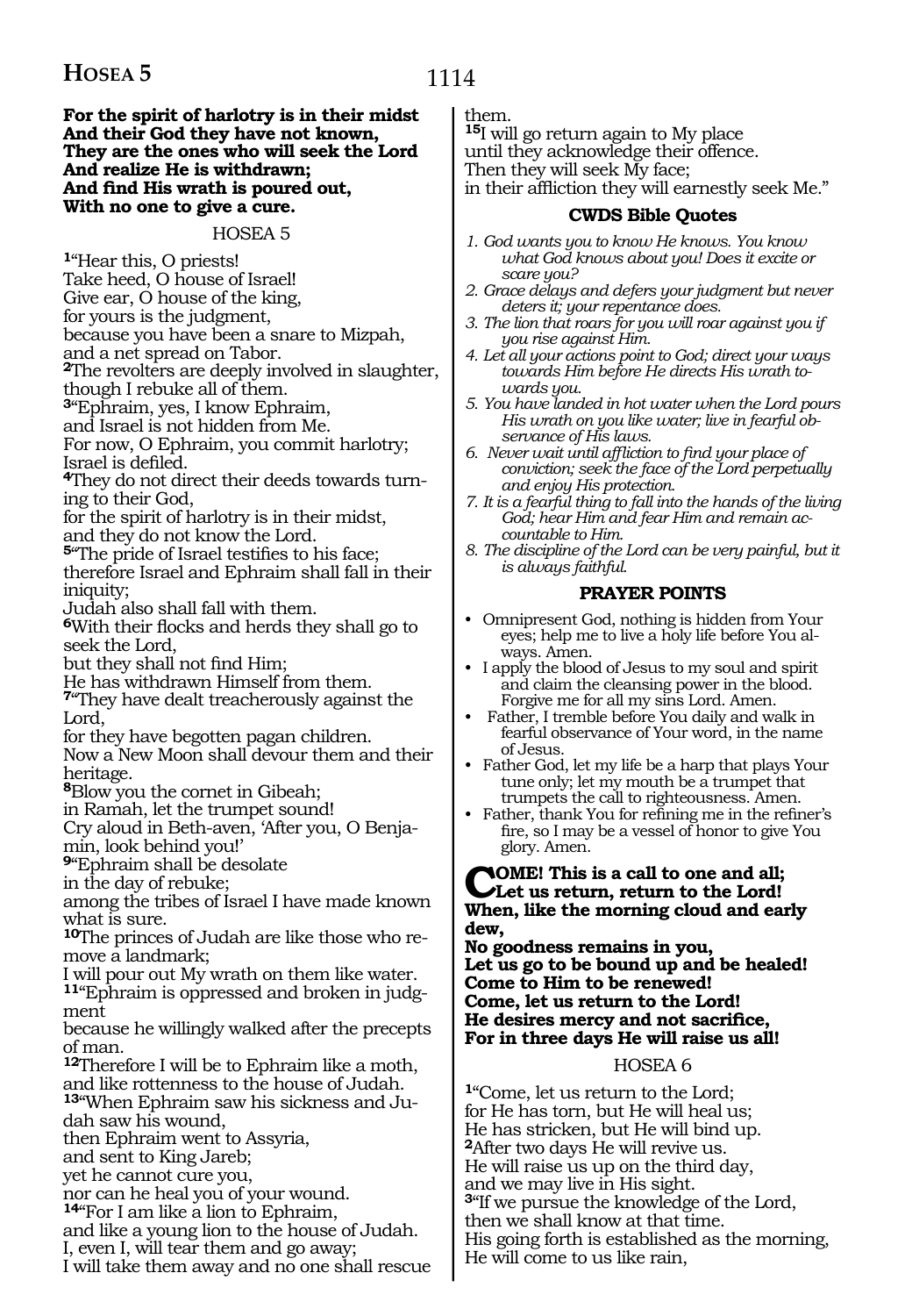like the latter and former rain on the earth. **<sup>4</sup>**"What shall I do to you, O Ephraim?

O Judah, what shall I do to you?

For your faithfulness is like a morning cloud, and like the early dew it goes away.

**<sup>5</sup>**"Therefore by the prophets I have cut them down.

I have slain them by the words of My mouth. Your judgments are like the light that goes forth,

**<sup>6</sup>**"for I desire mercy and not sacrifice, and the knowledge of God over burnt offer-

ings.

**7**But like men they have transgressed the covenant.

There they dealt treacherously with Me.

**<sup>8</sup>**"Gilead is a city of evildoers and defiled with blood.

**<sup>9</sup>**"As bands of robbers lie in wait for a man, so the company of priests murder on the way to Shechem.

Surely they commit lewdness!

**<sup>10</sup>**"I have seen a horrible thing in the house of Israel,

there is the harlotry of Ephraim;

11<sub>Also, O Judah, a harvest is appointed for</sub> you, when I return the captives of My people."

#### **CWDS Bible Quotes**

*1. Your best action in the moment is repentance; return to be restored, to be refreshed, to be renewed.*

- *2. When you are punished for your sin you do not need arrogance, you need contrition.*
- *3. The righteous God is right there waiting for you to return to Him. Come with the right attitude and find the tender loving heart of a forgiving God.*
- *4. It takes only the hands to offer sacrifice, but you must engage the heart to please God. Attitude must dictate action; the heart gives meaning to the sacrifice of the hands.*
- *5. You can offer a sacrifice without knowing why or to whom; when you know God it gives reason and meaning to everything you do. God desires mercy above sacrifice.*
- *6. God knows you; He knows all your abominations; and He knows you do this because you do not know Him.*

*7. Inconsistency like the dew that dries away will make you distasteful to God; He will spit you out.*

#### **PRAYER POINTS**

- Loving Father, I celebrate the blood of Jesus every day of my life. I soak myself in the crimson flow. Amen.
- Father, I stand before You in shame and guilt convicted of my sins; I commit myself to Your mercy and grace. Amen.
- I command every high thing in me that exalts itself against the knowledge of God to somersault and die now, in the name of Jesus.
- • Father, I surrender all; I place my heart in Your hands and dedicate myself to You completely, in the name of Jesus.
- • By the power in the blood of Jesus and by the fire of the Holy Spirit in me, I shall live a consistent

Christian life. Amen.

- • Let every callousness in my heart crumble in the presence of the gentle, loving, awesome, amazing and powerful God, in the name of Jesus.
- • I refuse to live another day without knowing You fully, my Lord and my God. Amen.

#### **Like a silly dove without heart, So has Ephraim been. When I would have healed Israel, Their wickedness was seen! They have spoken lies against Me When by Me they had been redeemed. I will spread My net upon them; For they are like a silly dove with no heart within!**

#### HOSEA 7

**<sup>1</sup>**"When I would have healed Israel, then iniquity was uncovered in Ephraim, and the wickedness of Samaria. For they have committed falsehood. A thief comes in; the band of robbers spoil outside. **<sup>2</sup>**"They do not consider in their hearts that I remember all their wickedness. Now their own deeds have surrounded them. They are before My face. **<sup>3</sup>**They make a king glad with their wickedness and princes glad with lies. **<sup>4</sup>**"They are all adulterers like an oven heated by the baker. He ceases stirring the fire after kneading the dough, until it is leavened. **<sup>5</sup>**"In the day of our king, princes have made him sick, inflamed with wine. He stretched out his hand with scorners. **<sup>6</sup>**"They prepare their heart like an oven, while they lie in wait. Their baker sleeps all the night; in the morning it burns like a flaming fire. **<sup>7</sup>**"They are all hot, like an oven. They have devoured all their judges; all their kings are fallen. None among them calls upon Me. **8**Ephraim has mixed himself among the peoples. Ephraim is a cake not turned. **<sup>9</sup>**"Strangers have devoured his strength, but he does not know it. Grey hairs are here and there upon him, yet he does not know it. **<sup>10</sup>**And the pride of Israel testifies to his face, but they do not return to the Lord their God, nor seek Him for all of this. **<sup>11</sup>**"Ephraim is like a silly dove without heart. They call to Egypt and go to Assyria. But when they shall go, I will do this thing, **<sup>12</sup>**"wherever they go, I will spread My net on them.

I will bring them down like birds of the air. I will chastise them according to what their congregation has heard.

**<sup>13</sup>**"Woe to them, for they have fled from Me!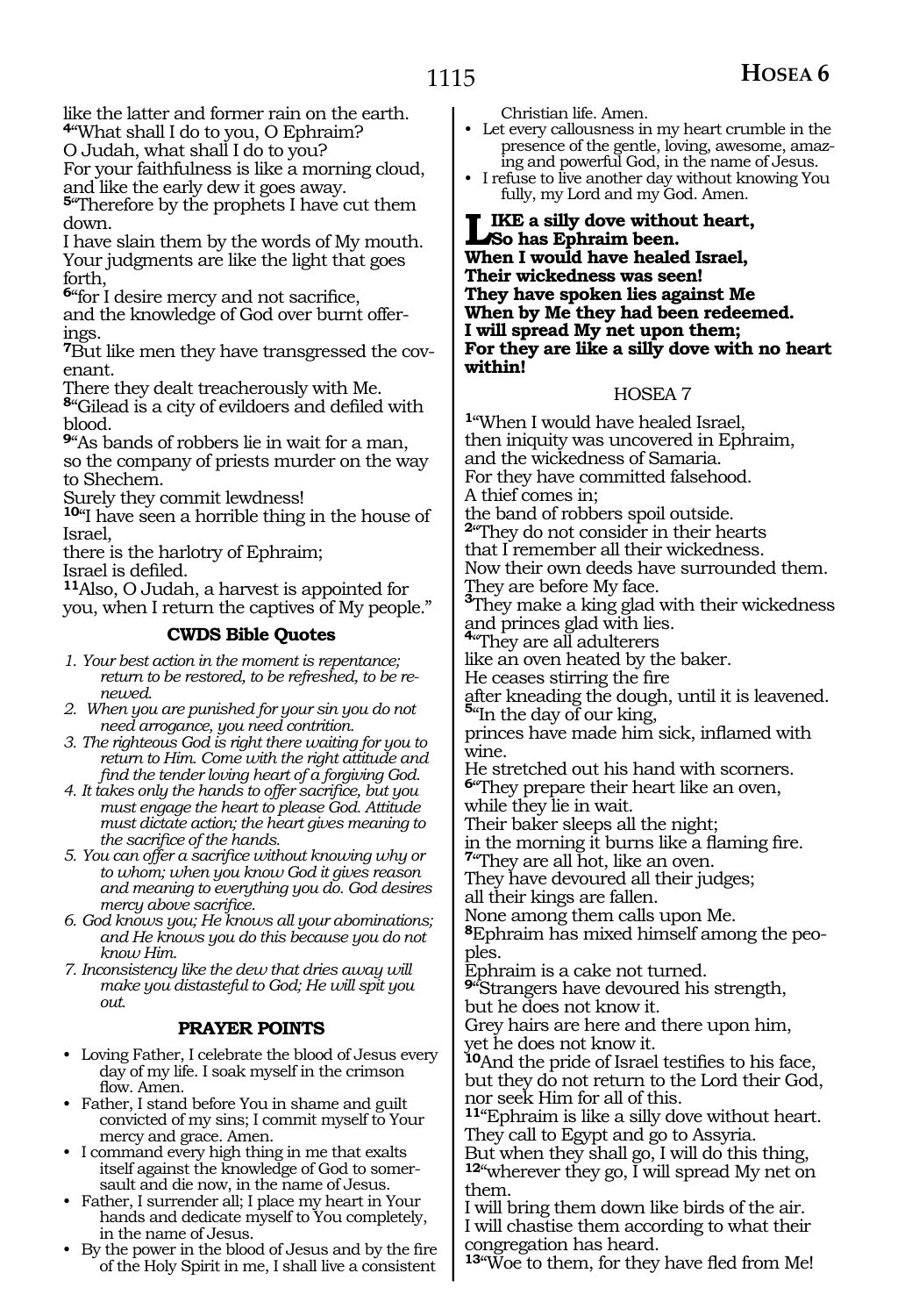Destruction to them because they have transgressed against Me!

Though I redeemed them, yet they have spoken lies against Me.

**<sup>14</sup>**"They did not cry out to Me with their heart when they wailed upon their beds.

They assemble together for grain and new wine.

They rebel against Me.

**<sup>15</sup>**"Though I disciplined and strengthened their arms,

yet they devise evil against Me.

**<sup>16</sup>**"They return, but not to the Most High.

They are like a deceptive bow.

their princes shall fall by the sword,

for the rage of their tongue.

They shall be their contempt in the land of Egypt."

#### **CWDS Bible Quotes**

- *1. Your healing has been trying hard to get to you but your sin is repelling it.*
- *2. If you burn with sin like an oven, you will burn in and with the oven when judgment is released.*
- *3. Your union with the ungodly will sap your strength secretly until you are too weak to respond.*
- *4. Heart responds to heart; when you forsake your heart in doing silly sins you close God's heart to you completely.*
- *5. It is all about your repentance and your return; not about your destruction though you insist.*
- *6. The pathway of love is paved with discipline; the pathway of resistance is paved with punishment and bitter tears.*

*7. Return to the heart of love or remain in the hands of judgment.*

#### **PRAYER POINTS**

- Father forgive me of all my sins. Let the cleansing blood of Jesus pave the way for my complete healing and deliverance, in the name of Jesus. Amen.
- • I refuse to submit the purity of God in me to unholy things that will corrupt me and sap my strength, in the name of Jesus.
- • I will choose my friends carefully with full submission to the leading of the Holy Spirit. Amen.
- O God my Father, my heart is fixed on You every day. Amen.
- • God of love and awesome power, I will never be like the many fools who resist You and reason You away. Amen.

## **Simple reasoning, no need to be philo- sophical;**

#### **Your workmen made it, therefore it is not God!**

**You sow the wind and reap the whirlwind, And become a vessel with no pleasure within,** 

**Because you have lost simple reasoning!** 

#### HOSEA 8

**<sup>1</sup>**"Set the trumpet to your mouth! He shall come like an eagle against the house of the Lord,

because they have transgressed My covenant, and rebelled against My law.

**<sup>2</sup>**Israel will cry to Me, 'My God, we know You!' **<sup>3</sup>**"Israel has cast off the good thing; the enemy will pursue him.

You set up kings, but not by Me.

**4**"They made princes, but I did not acknowledge them.

From their silver and gold, they made idols for themselves.

**<sup>5</sup>**"O Samaria, your calf has cast you off.

My anger is aroused against them.

'How long?' is what I ask;

'How long do they maintain that they are innocent?'

**<sup>6</sup>**"This was also from Israel.

Your workmen have made it, therefore it is not God.

But the calf of Samaria shall be broken into

pieces. **<sup>7</sup>**"They sow the wind and reap the whirlwind. The stalk has no bud. It shall never produce meal.

**<sup>8</sup>**If it should produce, strangers would swallow it up.

Israel is swallowed up;

now they are among the Gentiles,

like a vessel in which there is no pleasure.

**<sup>9</sup>**"For they have gone up to Assyria like a wild donkey alone by itself;

Ephraim has hired lovers.

**<sup>10</sup>**"Though they have hired among the nations, now I will gather them,

and they shall sorrow a little,

because of the burden of the king of princes.

**<sup>11</sup>**"Because Ephraim has made many altars for sin,

they have become for him altars for sinning. **<sup>12</sup>**I have written for him the great things of the law,

but they were considered a strange thing. **<sup>13</sup>**"For the sacrifice of My offerings they sacri- fice flesh and eat it,

but the Lord does not accept them.

Now He will remember their iniquity and punish their sins.

They shall return to Egypt.

**<sup>14</sup>**"For Israel has forgotten his Maker, and has built temples.

Judah also has multiplied fortified cities; but I will send fire upon his cities, and it shall devour his palaces!"

#### **CWDS Bible Quotes**

- *1. The eagle over your house for judgment blots out your heavens, prevents your answers, and opens you up to aerial attack.*
- *2. Your heavens are disastrously closed when your source of help becomes your adversary from above.*
- *3. Ignorance ignores the good thing you have in pursuit of the costly things that have you; when you reject God you cast off a good thing; the only one that matters.*
- *4. Delusion is to soak yourself in guilt and maintain your innocence; strong delusion is to make God your enemy in pursuit of peace.*
- *5. Only a heart of metal will exalt the art of metal, or*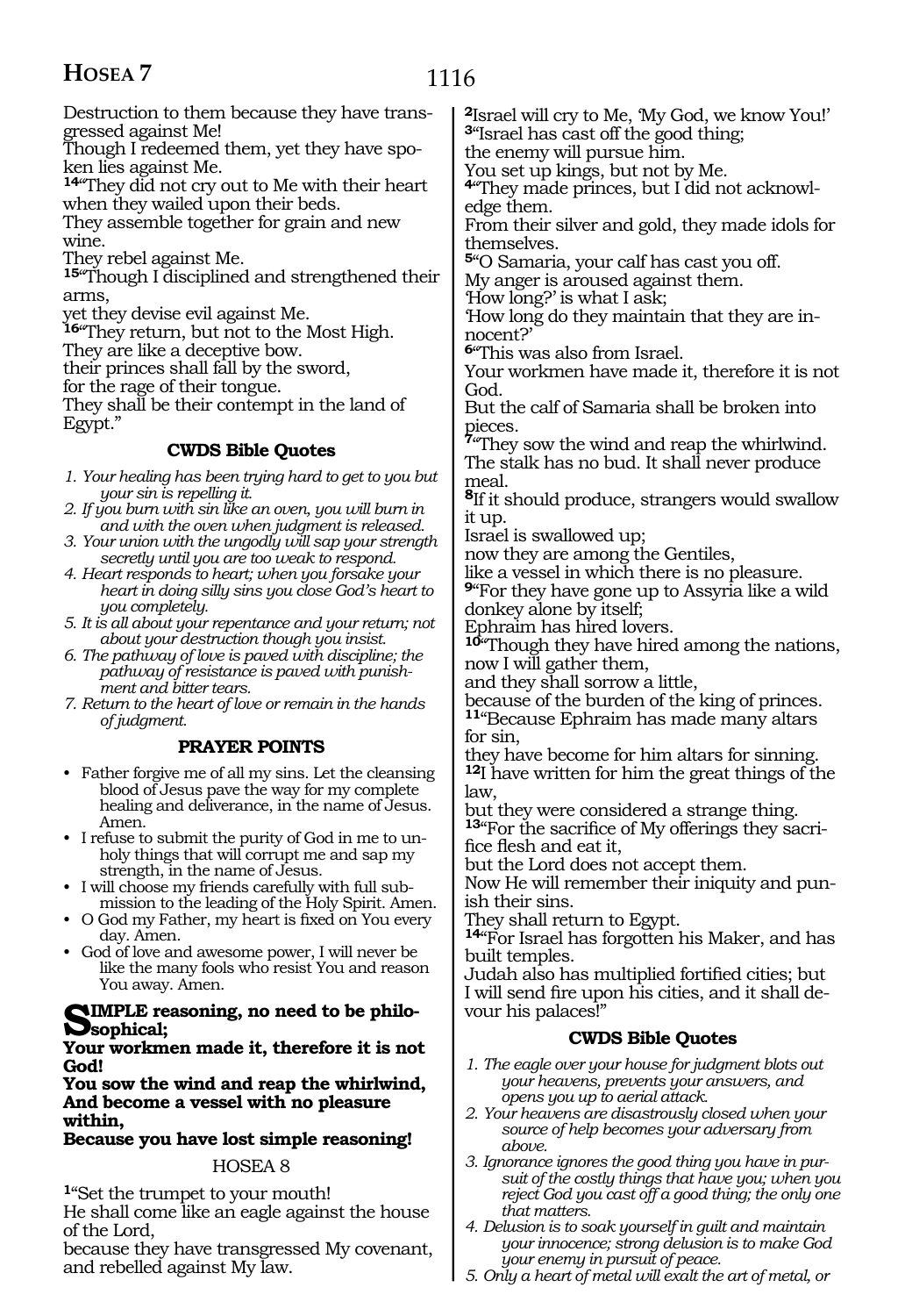*the pursuit of metal above a God of love.* 

- *6. Suits you to understand the laws of nature because it never changes to suit you; you reap what you sow in greater measure and multiple proportions. Sow the wind you reap the whirlwind.*
- *7. You can make gods to please you but you cannot make gods to save you from the God who made you; accept it, what your hands made is no god, and no good, you will be brought to account.*
- *8. Your many altars and temples cannot replace the fire of God, your many cities cannot save you from the fire of God. Send the fire up to Him or receive fire from Him.*

#### **PRAYER POINTS**

- King of glory, let my heavens be opened to me by fire; in the name of Jesus. Amen.
- • Father God, let the archangel Michael arise and defeat every territorial spirit assigned to block my breakthrough, in the name of Jesus.
- • I refuse to be deluded in my pursuit of life; I refuse to be conceited in my relationship with You my Father. Amen.
- • I will serve no foreign god. I will exalt no created thing above my Creator and God. Amen.
- • I will soak myself in Your word O Lord. Give me wisdom and understanding in Your laws. Your word is my only truth. Amen.
- Father, let my mouth be holy fire sending up the sweet aroma of praise from the altar of my heart to Your throne every day. Amen.

## **Why do you give them? What do you give them?**

#### **A miscarrying womb and a breast that is dry.**

**What do you give them? Why do you give them?**

**Because they have not obeyed the Lord's voice!**

**Give them love? No! No love to give!**

**Their roots are dried. I will slay their beloved;**

**Because their prophet is a snare, their spiritual man wicked.**

**This is why I give them what to them I shall give!**

#### HOSEA 9

**<sup>1</sup>**"Do not rejoice, O Israel, with joy like other men,

for you have played the harlot against your God.

You have made love for hire on every threshing floor.

**<sup>2</sup>**"The winepress and the threshing floor shall not feed them,

and the new wine shall fail in her.

**<sup>3</sup>**"They do not dwell in the Lord's land,

but Ephraim shall return to Egypt, and shall eat unclean things in Assyria.

**<sup>4</sup>**"They shall not offer wine offerings to the Lord,

nor shall their sacrifices be pleasing to Him. It shall be like the bread of mourners to them. All who eat it shall be defiled.

Their bread shall be for their own life;

it shall not come into the house of the Lord. **<sup>5</sup>**What will you do in the appointed day,

and in the day of the feast of the Lord?

**6**"For indeed they are gone because of destruction.

Egypt shall gather them up;

Memphis shall bury them.

Nettles shall possess their valuable silver; thorns shall be in their tents.

**<sup>7</sup>**"The days of punishment have come.

The days of recompense have come.

Israel knows!

The prophet is a fool, the spiritual man is insane,

because of the greatness of your iniquity and great enmity.

**<sup>8</sup>**The watchman of Ephraim is with my God, **<sup>9</sup>**"but the prophet is a fowler's snare in all his ways.

Enmity is in the house of his God.

As in the days of Gibeah, they are deeply corrupted,

therefore, He will remember their iniquity and punish their sins.

**<sup>10</sup>**"I found Israel like grapes in the wilderness; I saw your fathers as the firstfruits on the fig tree in the first season.

But they turned to Baal-peor,

and separated themselves to their shame. They became an abomination like the thing

they loved.

**<sup>11</sup>**"As for Ephraim, their glory shall fly away like a bird\_\_

no birth, no pregnancy and no conception! **<sup>12</sup>**Though they bring up their children,

I will bereave them until there is no man left. Woe to them when I depart from them!

**<sup>13</sup>**"Just as I saw Ephraim like Tyre, planted in a pleasant place,

so shall Ephraim bring up his children for the murderer.

**<sup>14</sup>**"Give them, O Lord, what to them will you give?

Give them a miscarrying womb and breasts that are dry of milk!

**<sup>15</sup>**"I have hated them in Gilgal, for there all their wickedness is.

Because of the evil of their deeds, I will drive them from My house;

I will love them no more.<br>All their princes are rebellious.

16"Ephraim is stricken; their root dried up.

They shall bear no fruit.

If they were to bear children,

the beloved fruit of their womb I will slay."

**<sup>17</sup>**My God will cast them away

because they did not obey Him;

and they shall become wanderers among the nations.

#### **CWDS Bible Quotes**

*1. Unless the Lord is your joy you have no cause or reason to rejoice. Rejoice in the Lord always, and again, rejoice in the Lord.*

*2. Never exalt your goodness above your godliness,*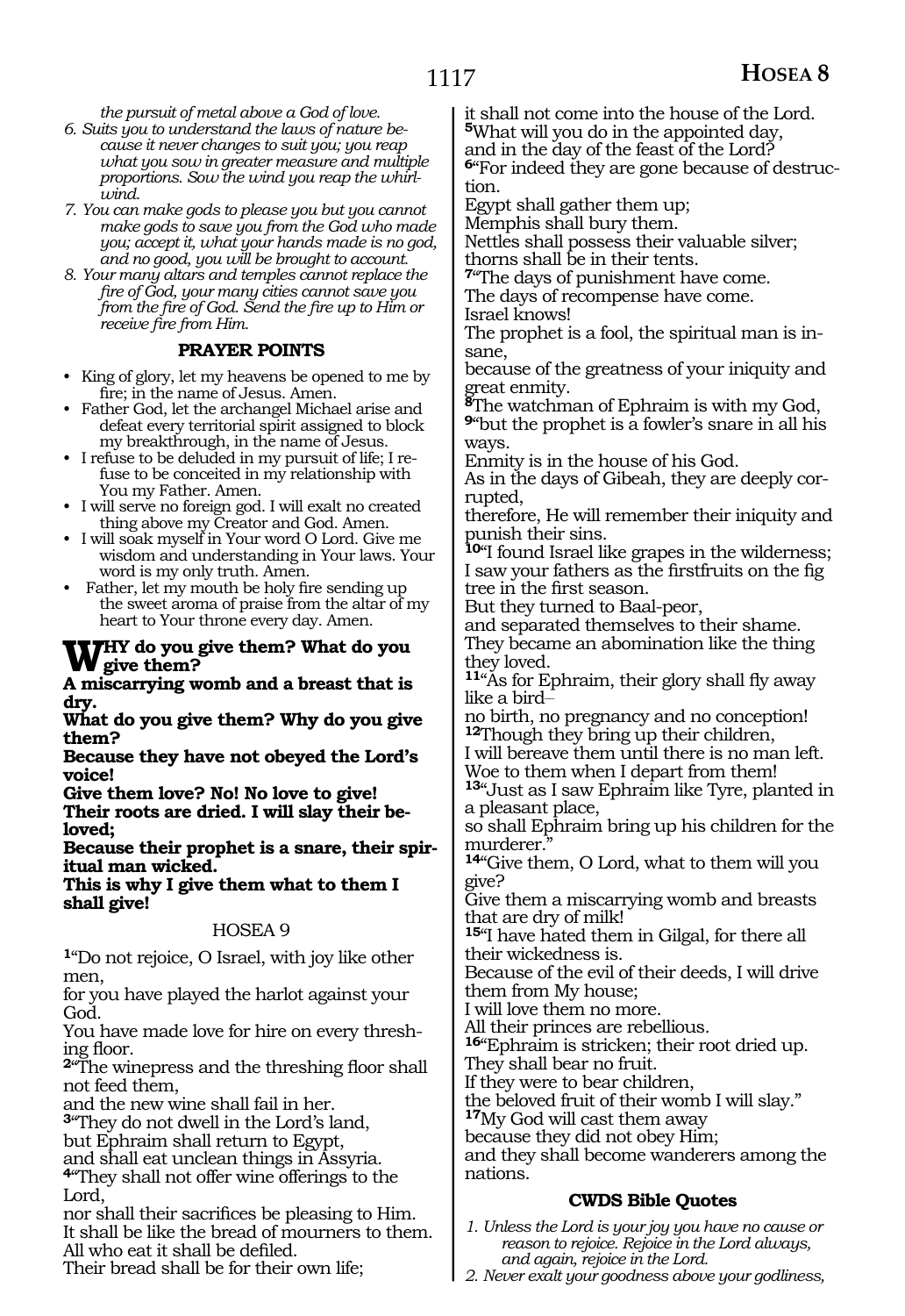*nor your sacrifice above your sanctified life; God must accept you first before He can accept your sacrifice.*

- *3. When you forsake God to pursue silver; you will forsake and forget your silver when the Lord pursues you with punishment.*
- *4. Your sin is the thermostat for your judgment; the temperature will determine the time. Can you say how close it is?*
- *5. When you forsake the love that found and redeemed you to pursue the distraction you find; you forsake your glory and embrace your shame.*
- *6. You depart from God but cannot endure if He departs from you; you turn your love from Him, but can you imagine the feeling if He loves you no more?*
- *7. It is not reasonable to give God unfaithfulness and still pray for Him to give you His goodness; if He should give you what your sins deserve, what will He give you?*

#### **PRAYER POINTS**

- O Lord my God, I will live in Your presence because I want my joy to be full. I refuse to seek happiness without joy.
- • All-knowing God, let every aspect of my life flow from my relationship with You and my sanctification. Amen.
- • Awesome God, I choose to pursue You, the Blessor and the Source of all blessings, above wealth and blessings, in the name of Jesus. Amen.
- • Let the spirit of urgency for souls enter into the hearts of every Christian today as time draws to an end, in the name of Jesus.
- • Every spirit that is assigned by the enemy to distract me from my ardent pursuit of faith, I resist you; be scattered to desolation, in the name of Jesus.
- I refuse to be a hypocrite of faith; I will pursue You with unmovable steadfastness Lord. Amen.
- • Lord, I rejoice in Your promise with celebration that You will never leave or forsake me.

## A<sup>N</sup> empty vine, divided mind, why<br> **Souting distances and in mores r**

**Sow in righteousness, and in mercy reap. Break up your fertile but forsaken ground; It is 'seek the Lord' time,** 

**Until He rains righteousness upon you from on high!**

**Ask the hills to fall on you, but tell me why…**

**Why turn to the mountains to hide? Why should you have divided minds? Why should you be an empty vine?**

#### HOSEA 10

**<sup>1</sup>**Israel empties his vine. He brings forth fruit for himself. He has increased the altars in accordance with the multitude of his fruit. According to the fruitfulness of his land, they have made lovely images. **<sup>2</sup>**Their heart is divided; now their faults shall be uncovered. He will ruin their images and break their altars down.

**<sup>3</sup>**For now they say, "We have no king, because we did not fear the Lord. As for a king, what would he do for us?" **<sup>4</sup>**They have spoken swearing words, swearing falsely in making a covenant. Therefore judgment springs up like hemlock in the furrows of the field. **<sup>5</sup>**The inhabitants of Samaria fear because of the calf of Beth-aven. For the people mourn for it, also its priests cry out over it, because its glory has departed from it. **<sup>6</sup>**The idol also shall be carried to Assyria; it shall be a present to King Jareb. Ephraim shall receive shame, and of his own counsel Israel shall be ashamed. **<sup>7</sup>**As for Samaria, her king is cut off like a twig on the water.

**<sup>8</sup>**The high places of Aven,

the sin of Israel shall be destroyed.

Thorns and thistles shall grow on their altars. they shall say to the mountains, "Cover us!" and to the hills, "Fall on us!"

**<sup>9</sup>**"O Israel, you have sinned from the days of Gibeah.

There they stood;

the battle of Gibeah against the children of iniquity did not overtake them.

**<sup>10</sup>**When it is My desire, I will chastise them. Peoples shall be gathered against them when I bind them for their two transgressions.

**<sup>11</sup>**"Ephraim is a trained heifer.

She loves to thresh grain,

but I have harnessed her fair neck.

I will make Ephraim pull a plough.

Judah shall plough,

and Jacob shall break his clods."

**<sup>12</sup>**Sow to yourself righteousness; reap mercy; break up your fallow ground,

for it is time to seek the Lord,

until He comes and rains righteousness on you.

**<sup>13</sup>**You have ploughed wickedness; you have reaped iniquity.

You have eaten the fruit of lies,

because you trusted in your own way,

in the multitude of your mighty men.

**<sup>14</sup>**Therefore tumult shall arise among your people,

and all your fortresses shall be plundered, as Shalman plundered Beth-arbel in the day of battle;

a mother dashed in pieces upon her children, **<sup>15</sup>**so shall be done to you O Bethel,

because of your great wickedness.

At dawn the king of Israel shall be utterly cut off.

#### **CWDS Bible Quotes**

- *1. When you take the blessing of the Lord to build your sin, you break down your source and build your shame.*
- *2. When you come with empty words before God, God will empty you before the world. Empty*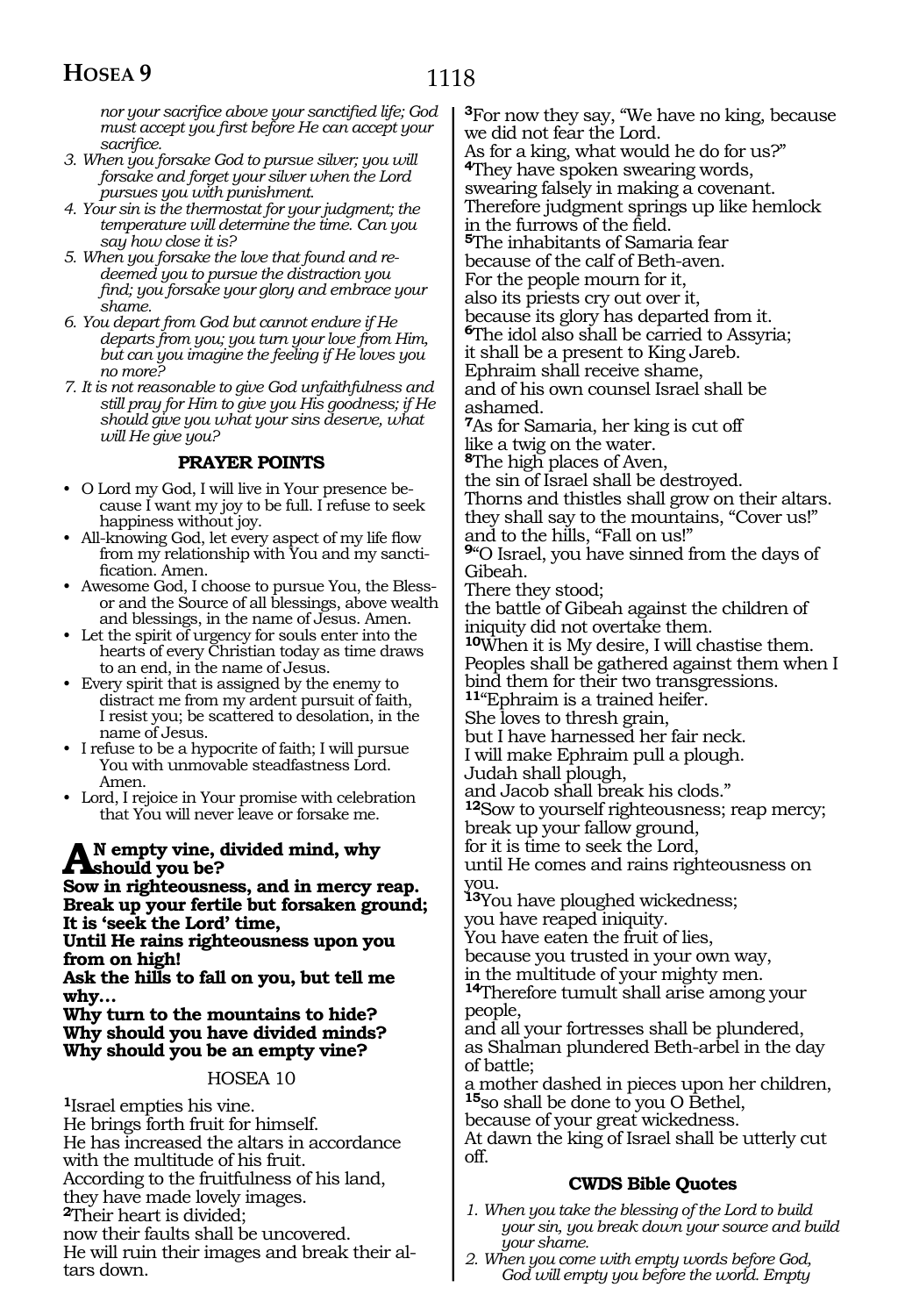*words and a dishonest heart will spring injustice like poison weeds.*

- *3. If your ways are shifty, your confidence will float away like drift wood.*
- *4. Fall on your knees and amend your ways or you will ask the mountain and hills to fall on you and cover your shame.*
- *5. When you yoke yourself to the sin you love, sin will yoke you to bondage you will hate and make you cry.*
- *6. You have all the godly deposits in you to be productive and fruitful and to attract heaven's showers of blessing; return to it; work it; break up the fallow grounds.*
- *7. Right now is the right time to sow righteousness; there is a harvest of mercy awaiting your seed.*
- *8. When you need a crop of mercy, sow righteousness.*
- *9. Your seed of righteousness is planted on earth but germinates in heaven; it is a direct cry to the throne of God and a note played on His heartstring.*
- *10. You seed your heavens when you sow righteousness; it is a very direct, proactive and sure way of seeking the Lord; it softens His heart and He rains righteousness in response.*
- *11. Seize the opportunity of the now moment to seek the Lord, before the terrors of the moment seize you.*
- *12. Break up your fallow ground to let the word down so it will spring your breakthrough and turnaround; breakup the hard soil of your heart to let the seed of the word germinate and promulgate.*

#### **PRAYER POINTS**

- Father, I am nothing without You; I have nothing You have not given to me; I refuse to use my life or my resources to oppose You in any way. Amen.
- • I will pay my vows to You Lord. I refuse to come to You with pretentious and empty words. Amen.
- • Let every wavering person in the body of Christ receive steadfastness of spirit, in the name of Jesus.
- • I refuse and reject every yoke of sin; let every sinful, disastrous habit in my life be broken by the power of God, in the name of Jesus.
- Father be my first and only love, in the name of Jesus.
- • Every dormant potential in my life be reactivated by the power in the blood of Jesus.
- Give me the heart to seek You fervently, Father, to press in until the heavens rain, and revival happens. Amen.
- My King and my God, let Your righteousness fall upon me like rain today. Amen.

## **With a band of love, drawn by Jehovah, His healing touch has made you strong!**

**Why turn away? Why not exalt Him? Won't you embrace God's mighty hand? Won't you find comfort in love-filled bands?**

#### HOSEA 11

**<sup>1</sup>**"When Israel was a child, oh, how I loved him,

and out of Egypt I called My son.

**<sup>2</sup>**"As they called them, so they went from them

and sacrificed to the Baals,

and burned incense to carved images.

**<sup>3</sup>**"I taught Ephraim to walk,

taking them by the arms,

but they did not know that I healed them;

no, they did not know this. **<sup>4</sup>**"With gentle cords, I drew them;

I drew them with bands of love, and I was to them as one who takes the yoke

from their neck.

I stooped and fed them.

**<sup>5</sup>**"He shall not return to the land of Egypt; but the Assyrian shall be his king,

because they refused to repent.

**<sup>6</sup>**"The sword shall abide on their cities.

It shall devour his towns and consume them, because of their own counsels.

**<sup>7</sup>**My people are bent on backslidings from Me, though they call to the Most High.

None at all would exalt Him.

**<sup>8</sup>**"Ephraim, how can I give you up?

How can I hand you over, O Israel?

How can I make you like Admah? How shall I set you like Zeboiim?

My heart churns within Me;

My sympathy is stirred.

<sup>I</sup> will not execute the fierceness of My anger, **<sup>9</sup>**"I will not return to destroy Ephraim again,

for I am God, I am not man.

I am the Holy One in your midst;

I will not enter into the city with terror.

**<sup>10</sup>**"After the Lord they shall walk.

Like a lion He will roar.

When He roars, then His children shall come trembling from the west.

**<sup>11</sup>**"They shall tremble like a bird from Egypt, and like the dove from the land of Assyria. And I will let them dwell in their houses," says the Lord.

**<sup>12</sup>**"Ephraim has surrounded Me with lies, and the house of Israel with deceit; but Judah still walks with God, even with the Holy One who is faithful."

#### **CWDS Bible Quotes**

- *1. The kingdom is for childlikeness not childishness; God loved Israel when they came to Him with childlike faith but rejected them when they turned from Him with childish wantonness.*
- *2. The gentle hands that held you, the loving bands that led you, the fingers that stroked and fed you, is the painful heart that must reject you if you defy Him.*
- *3. When you repay gentleness with stubbornness, love with rebellion; kindness with hatred; you drain your well of grace. Humility makes great.*
- *4. It is not because of the absence of love and goodness that you remain in sin, Jesus died; it is just a lack of gratitude and wisdom.*
- *5. The cross restrains the outpouring of wrath on this generation just as God's love kept back the full measure from Israel.*
- *6. The Lion of Judah roars, trembles and gathers to Him in humility from your place of bondage.*
- *7. The church does not make you holy; your wholehearted commitment to God and adherence to His word does.*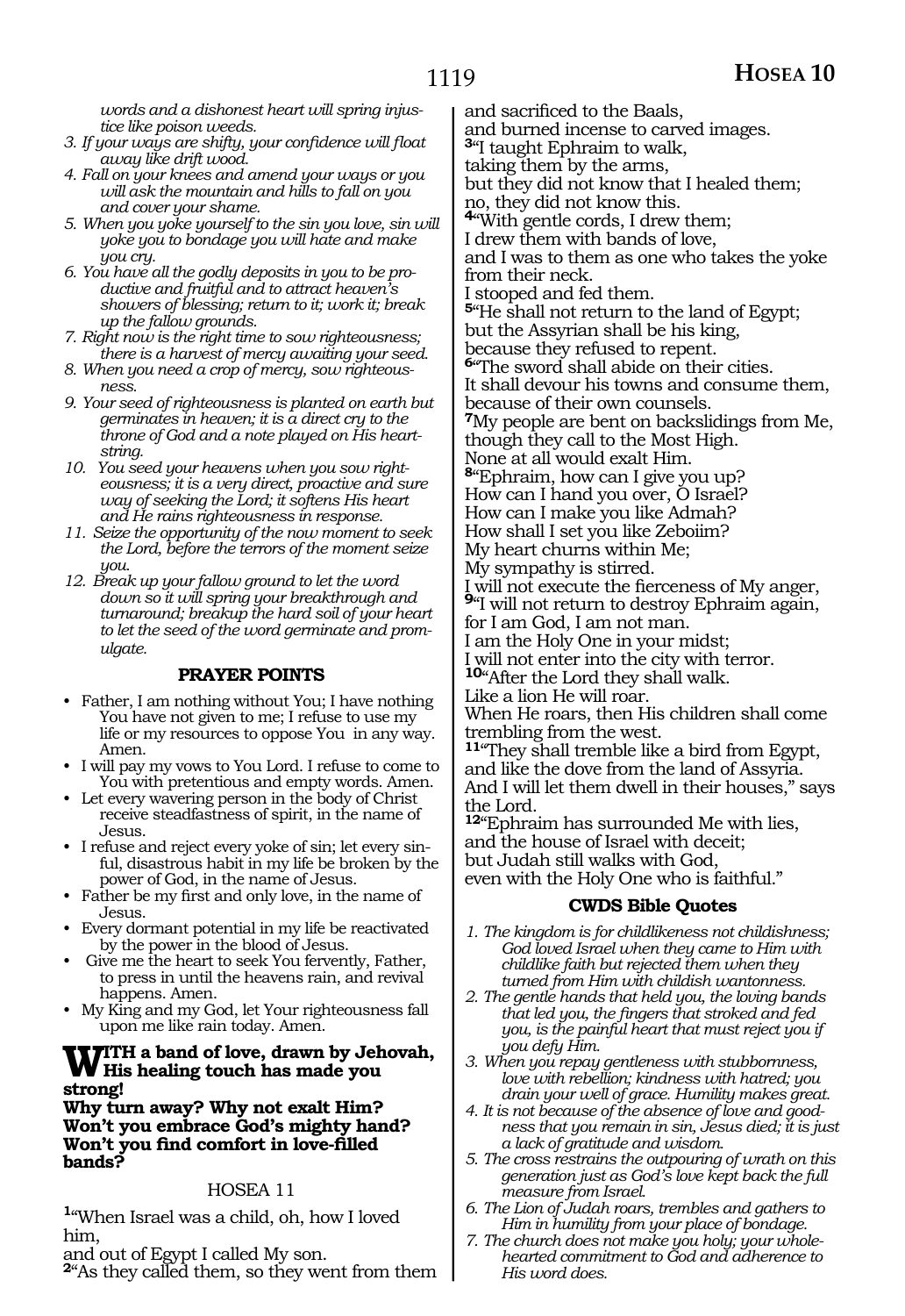*8. God distinguishes between the faithful and unfaithful, true worship from deceit and lies. He speaks about it from heaven. Your heart knows what He is saying about you.*

#### **PRAYER POINTS**

- • O God my Father, I will pursue You with childlike faith and humility, in the name of Jesus. Amen.
- • By the power in the blood of Jesus, let grace be multiplied to me; let my well of grace be replenished by my attitude of gratitude. Amen.
- Lord Jesus, I rejoice in the work of the cross every day. Forgive me of my sins and cleanse me now, in the name of Jesus. Amen.
- • O Lamb of God, I come, I come; O Lion of Judah, I tremble before You and quiet myself. Amen.
- • Jesus, my Savior and my Lord, You are my righteousness and my holiness. I refuse to seek righteousness in my own efforts, instead I enter into Your work on the cross. Amen.
- • My Father, my God, I want You to know me for good and not for evil. Amen.

#### **The Lord has a controversy with Judah, And I will punish Israel's ways! Remember your beginnings; Oh, remember the good old days When you held your brother's heel And had prevailing strength with Me! Now you have provoked the Lord to bitter anger;**

**Your blood on you, therefore, He will leave!**

#### HOSEA 12

**<sup>1</sup>**Ephraim feeds on the wind, and pursues the east wind. He lies and increases desolation daily. They make a covenant with the Assyrians, and oil is carried to Egypt. **<sup>2</sup>**The Lord also brings a charge against Judah, and will punish Jacob according to his ways. According to his deeds, he will repay him. **<sup>3</sup>**He took his brother by the heel in the womb,

and in strength he had power with God. **<sup>4</sup>**He struggled with the Angel and prevailed. He wept, and sought favor from Him. He found Him in Bethel and there He spoke to  $118-$ 

**<sup>5</sup>**that is the Lord God of host. The Lord is his memorial. **<sup>6</sup>**Therefore return to your God; observe mercy and justice, and wait on your God continually. **<sup>7</sup>**"A cunning Canaanite!

The deceitful scales of deceit are in his hand. He is a merchant who loves to oppress. **<sup>8</sup>**And Ephraim said, "Surely, I have become rich; I have found wealth for myself. In all my labors they shall find in me no iniq- uity that is sin." **<sup>9</sup>**"But I am the Lord your God,

even since the land of Egypt.

I will make you dwell in tents,

as in the days of the appointed feast.

**<sup>10</sup>**I have also spoken by the prophets, and have multiplied visions;

I have used parallels for illustrations by the ministry of the prophets.

**<sup>11</sup>**Though Gilead has idols, surely they are vanity.

Though they sacrifice bulls in Gilgal,

indeed their altars shall be heaps in the furrows of the field.

**<sup>12</sup>**Jacob fled to the country of Syria.

Israel served for a wife,

and for a wife he kept sheep.

**<sup>13</sup>**By a prophet the Lord brought Israel out of Egypt,

and by a prophet he was preserved.

**14**Ephraim provoked Him to anger most bitterly,

therefore the Lord will leave the guilt of his bloodshed upon him,

and return his reproach upon him."

#### **CWDS Bible Quotes**

- *1. To reject God in order to feast on sin, is to reject favor and substance to feast on wrath.*
- *2. Lies and depravation will lead to hardship and desolation. If you are in the pit of sin climb out rather than dig yourself deeper.*
- *3. Remember when you were hungry and childlike; also when you had passionate desire for God and His blessings? That is God's fondest and most pleasant memory of you.*
- *4. Never find security in deceptive wealth which cannot secure itself; find security in God. Set your heart on Him who has a heart and will never*   $m$  $n$  $p$

*5. Your passion at the place of your deliverance releases the favor you need in the times of your arrogance. Get back to your most passionate moment with God and stay there; it is the place of continuous favor.*

*6. Your commitment to never listen or change commits you to God's judgment since it commits God to never listen to you or change His course of judgment your hardened heart demands.*

#### **PRAYER POINTS**

- • Kind, loving and gentle Father, I close my heart to every attraction of sin, and I open my heart to You fully, in the name of Jesus.
- • I humbly apply the blood of Jesus to every aspect of my life; forgive me and I am forgiven, cleanse me and I shall be clean. Amen.
- Father God, remember me fondly for good; help me to ever give You cause to rejoice over me with singing. Amen.
- Omnipotent Father from whom all things come, I place my confidence in You and not in Your creation. Amen.
- • Let my prayer altar receive fresh fire, in the name of Jesus; let the joy of my salvation be my strength every day. Amen.
- Father God, I am a tender plant in Your hands. I will listen, I will heed, I will respond, I will change. Amen.

**O death, where is your sting? I will destroy you, O grave! There is life and exaltation, When you speak with trembling ways. "You have destroyed yourself, But I will be your help!**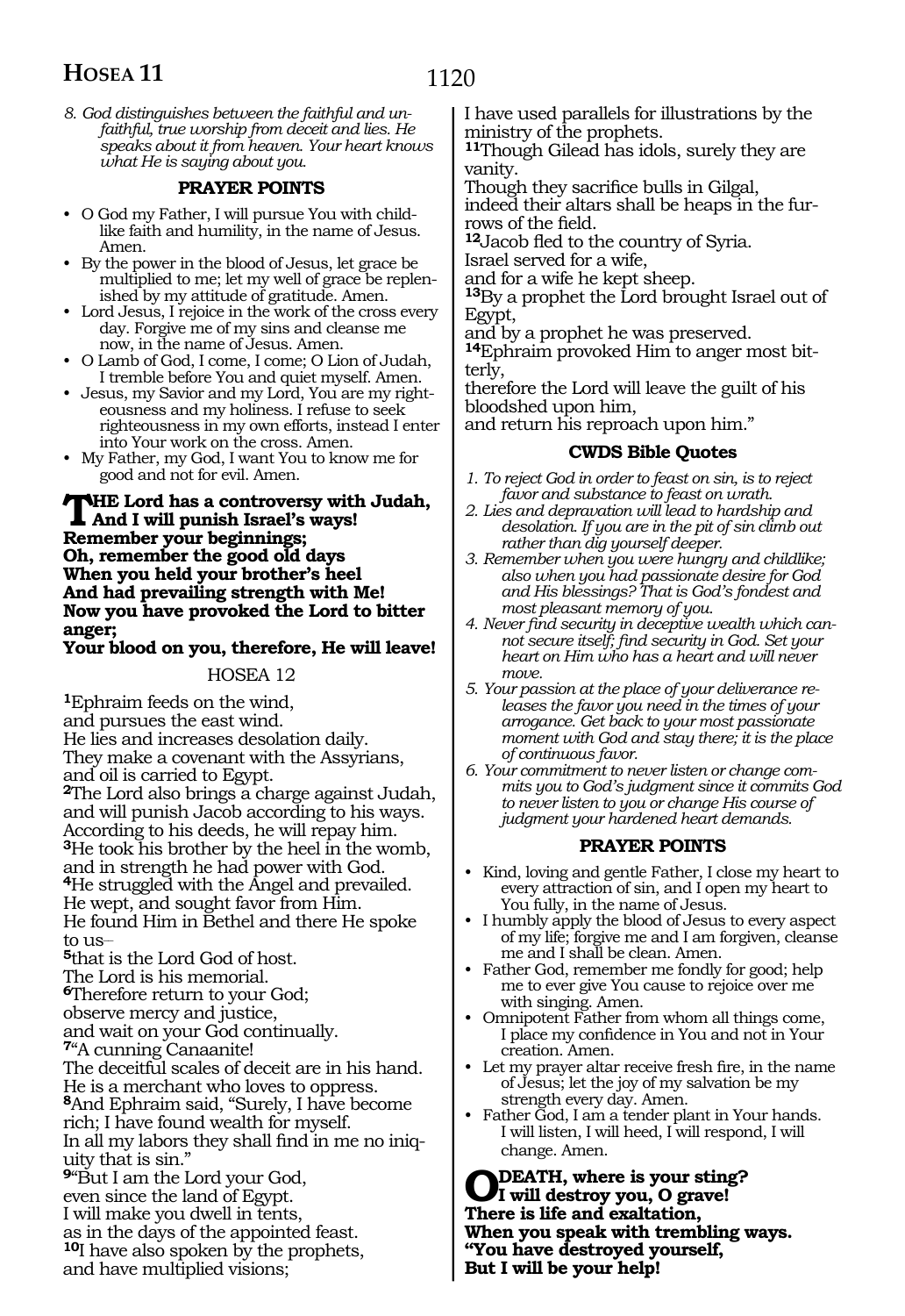#### **There is no Savior besides Me; I will redeem you from death!"**

#### HOSEA 13

**<sup>1</sup>**When Ephraim spoke with trembling, in Israel he exalted himself; but when he offended in worshipping Baal, he

died.

**<sup>2</sup>**Now they sin more and more,

and have made molten images as never before,

idols of silver, according to their skill;

all of it is the work of craftsmen.

They say of them,

"Let the men who sacrifice kiss the calves." **<sup>3</sup>**Therefore they shall be like the morning cloud,

and like the early dew that passes away, like chaff blown with a strong wind from the threshing floor,

and like the smoke out of a chimney.

**<sup>4</sup>**"Yet I am the Lord your God

ever since the land of Egypt,

and you shall know no God but Me;

for there is no Savior besides Me.

**<sup>5</sup>**I knew you in the wilderness, in the land of great drought.

**<sup>6</sup>**"When they had pasture, they were filled; they were filled and their heart was exalted, therefore they forgot Me.

**<sup>7</sup>**I will be to them like a lion;

I will lurk for them like a leopard by the road. **<sup>8</sup>**"I will meet them like a bear deprived of her cubs.

I will tear them open and rip the caul of their heart,

and like a lion, there I will devour them.

The wild beast shall tear them.

**<sup>9</sup>**"O Israel, you have destroyed yourself,

but your help is from Me.

**<sup>10</sup>**"I will be your King.

Is there another who may save you in all your cities?

And your judges to whom you said,

'Give me princes and a king'?

**<sup>11</sup>**"I gave you a king in My anger,

and in My wrath did away with him. **<sup>12</sup>**The iniquity of Ephraim is bound up;

his sin is stored up.

**13"**The sorrows of a travailing woman shall come upon him.

He is a son who is unwise,

for he should not stay long in the place where children are born.

I will ransom them from the power of the grave;

**<sup>14</sup>**"I will redeem them from death.

O Death, I will be your plagues!

O grave, I will be your destruction!

Mercy is hidden from My eyes.

**<sup>15</sup>**"Though he is fruitful among his brethren, an east wind shall come;

the wind of the Lord shall come up from the wilderness,

and his springs shall become dry, and his fountain shall be dried up. He shall plunder the treasury of every desirable vessel.

**<sup>16</sup>**"Samaria shall become desolate, for she has rebelled against the Lord.

They shall fall by the sword.

Their infants shall be dashed in pieces, and their women with child ripped open."

#### **CWDS Bible Quotes**

- *1. When you trembled before God they trembled before you, now you tremble before Baal and you fall away before them trembling.*
- *2. You may be alive in the flesh,but when sin is alive in you, you are dead to God; just as Adam, just as Ephraim.*
- *3. Your greatest wisdom is to come, to return; your greatest asset is your words of humility and repentance.*
- *4. Your death and loss of fire is normally associated with a place, an act, or an event; redact, to retract, to get back.*
- *5. Dried up like the dew inside and out, blown away like stubble; your physical condition and absence of favor is normally a direct reflection of your spiritual condition and the absence of fervor.*
- *6. God is not a convenience store to take what you want and reject when you are full; God is a springing well for which the hungry get hungrier, and the passionate get more passionate.*
- *7. When you forget your help you destroy yourself and you self-destruct. When you receive of God, find the heart of God lest what He gives you in grace He takes away in fury.*
- *8. God is passionate about you just as a bear is about her cubs; He will never let you go.*
- *9. Death is powerless; it has no sting before the redeeming grace of the living God.*
- *10. Let wisdom dictate your relationship with the living God; let love, appreciation and anticipation determine your reaction to Him; for His favor is like the rain but His anger will make dry and desolate.*

#### **PRAYER POINTS**

- Mighty God, You are the source of all my victories; I tremble at Your awesome presence. Amen.
- Let the blood of Jesus Christ cleanse every stain of sin from my life and usher me by grace into the presence of the Father.
- Father, I have sinned, I repent. Accept my words of commitment. Amen.
- By the power in the blood of Jesus, I shall not die, but live in fervor and pursuit of purpose every day. Amen.
- Thank You Father for Your steadfast passionate love for me. Thank You for redeeming my life from the power of death, in the name of Jesus. Amen.
- My Father, You are a good, good Father; nothing compares to Your awesome love for me. Let my thoughts be acceptable to You every day. Amen.

**TO**BE healed of your backslidings,<br>
To be loved freely by God,<br>
The best the elimetric in beauty. **To be as the olive tree in beauty,**